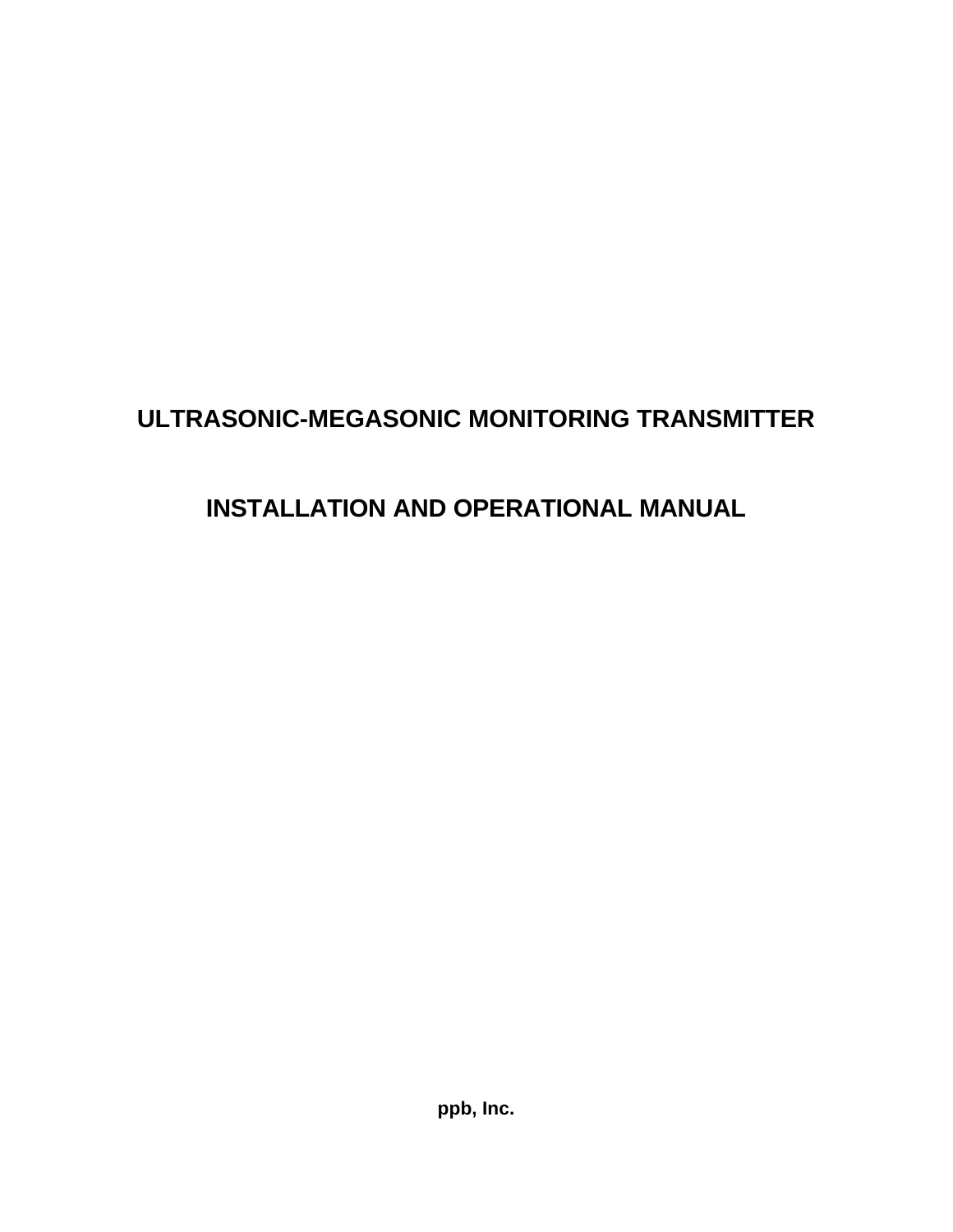# **BX-502 ULTRASONIC-MEGASONIC MONITORING TRANSMITTER**

*"Continuous monitoring of your cleaning tanks"*

Continuously monitors cavitation energy and frequency in Ultrasonic and Megasonic cleaning tanks.

- ◆ 4-20 mA & 0-10 Vdc Energy Outputs
- ◆4-20 mA & 0-10 Vdc Frequency Outputs
- ◆ 0 to 2.5 MHz (2500 kHz) Frequency Range
- ♦Din Rail and Wall Mountable



# **TABLE OF CONTENTS**

**Safety Considerations**

- **1.0 General Information**
- **2.0 Transmitter Specifications**
- **3.0 Probe Specifications**
- **4.0 Mechanical Assembly and Installation**
- **5.0 Power and Signal Connection**
- **6.0 Calibration Procedure**
- **7.0 Product Limited Warranty**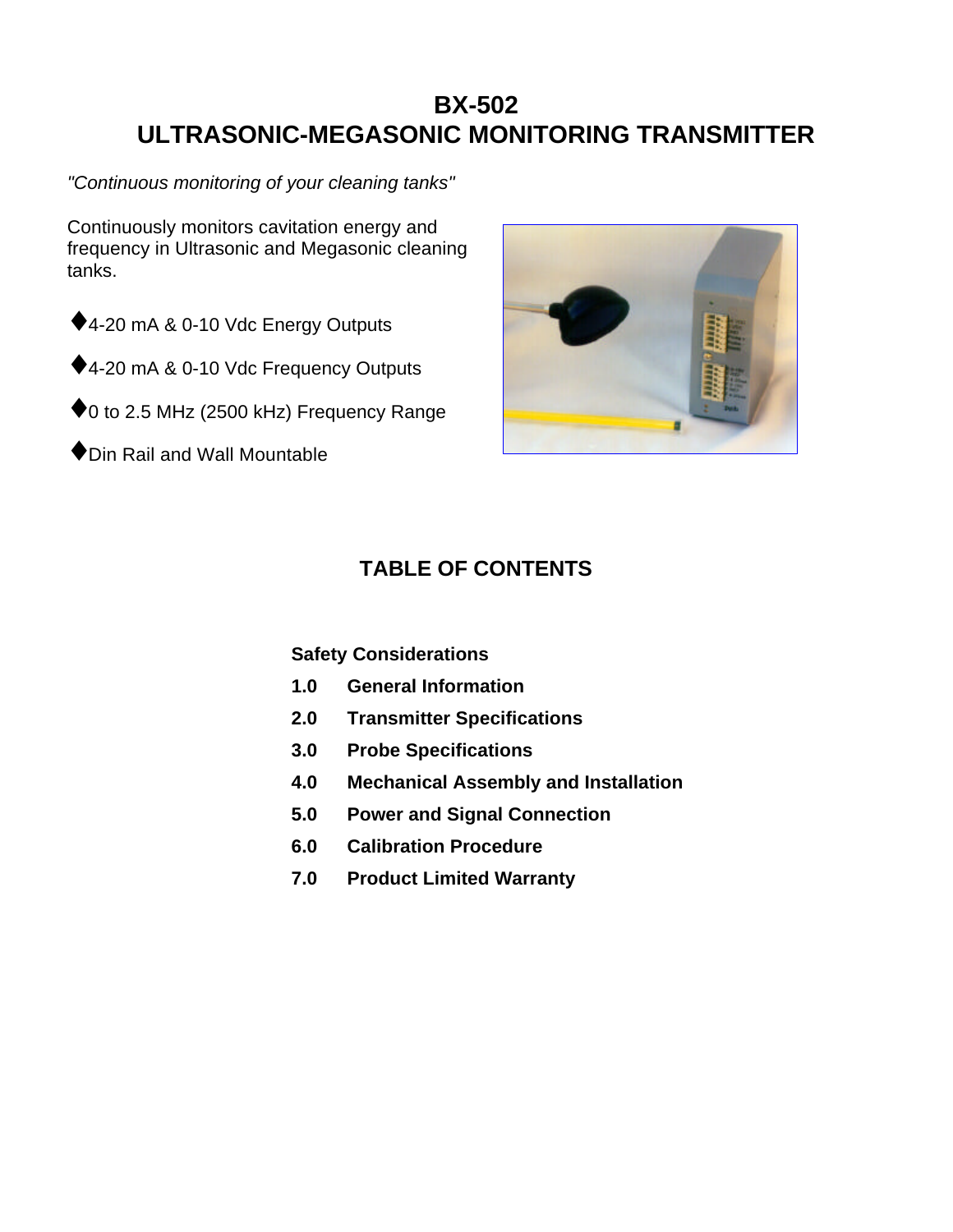# **SAFETY CONSIDERATION**

It is important to read this manual before installing or commissioning this device as it contains important information relating to Safety.

#### **Unpacking & Inspection**

Unpack the instrument and inspect for obvious shipping damage. Do not attempt to operate the unit if damage is found. Qualified personnel should do installation of this instrument. In order to ensure safe operation, the following instructions should be followed:

This instrument has no power-on switch. An external switch or circuit breaker shall be included in the building installation as a disconnecting device. It shall be marked to indicate this function, and it shall be in close proximity to the equipment within reach of the operator. The switch or circuit breaker shall not interrupt the Protective Conductor (Earth wire) marked "GND" on the instrument case, and it shall meet the relevant requirements. The switch shall not be incorporated in the mains supply cord.

Furthermore, to provide protection against excessive energy being draw from the mains supply in case of a fault in the equipment, and overcurrent protection device shall be installed.

The Protective Conductor must be connected for safety reasons. Check that the power cable has the proper Earth wire, and it is properly connected. It is not safe to operate this unit without the Protective Conductor.

• Do not exceed a voltage rating of 20 to 30 V dc. 24 V dc input is recommended as marked on the label located on the front of the instrument housing.

\_\_\_\_\_\_\_\_\_\_\_\_\_\_\_\_\_\_\_\_\_\_\_\_\_\_\_\_\_\_\_\_\_\_\_\_\_\_\_\_\_\_\_\_\_\_\_\_\_\_\_\_\_\_\_\_\_\_\_\_\_\_\_\_\_\_\_\_\_\_\_\_\_\_\_\_\_\_

- Always disconnect power before changing signal and power connections.
- Do not open the instrument case under any circumstance.
- Do not operate this instrument in flammable or explosive atmospheres.
- Do not expose this instrument to rain or moisture.
- Unit mounting should allow for adequate ventilation to ensure instrument does not exceed operating temperature rating.
- Use electrical wires with adequate size to handle mechanical strain and power requirements. Install without exposing bare wire outside the connector to minimize electrical shock hazards.
- Whenever EMC (Electromagnetic Compatibility) is an issue, always use shielded cables.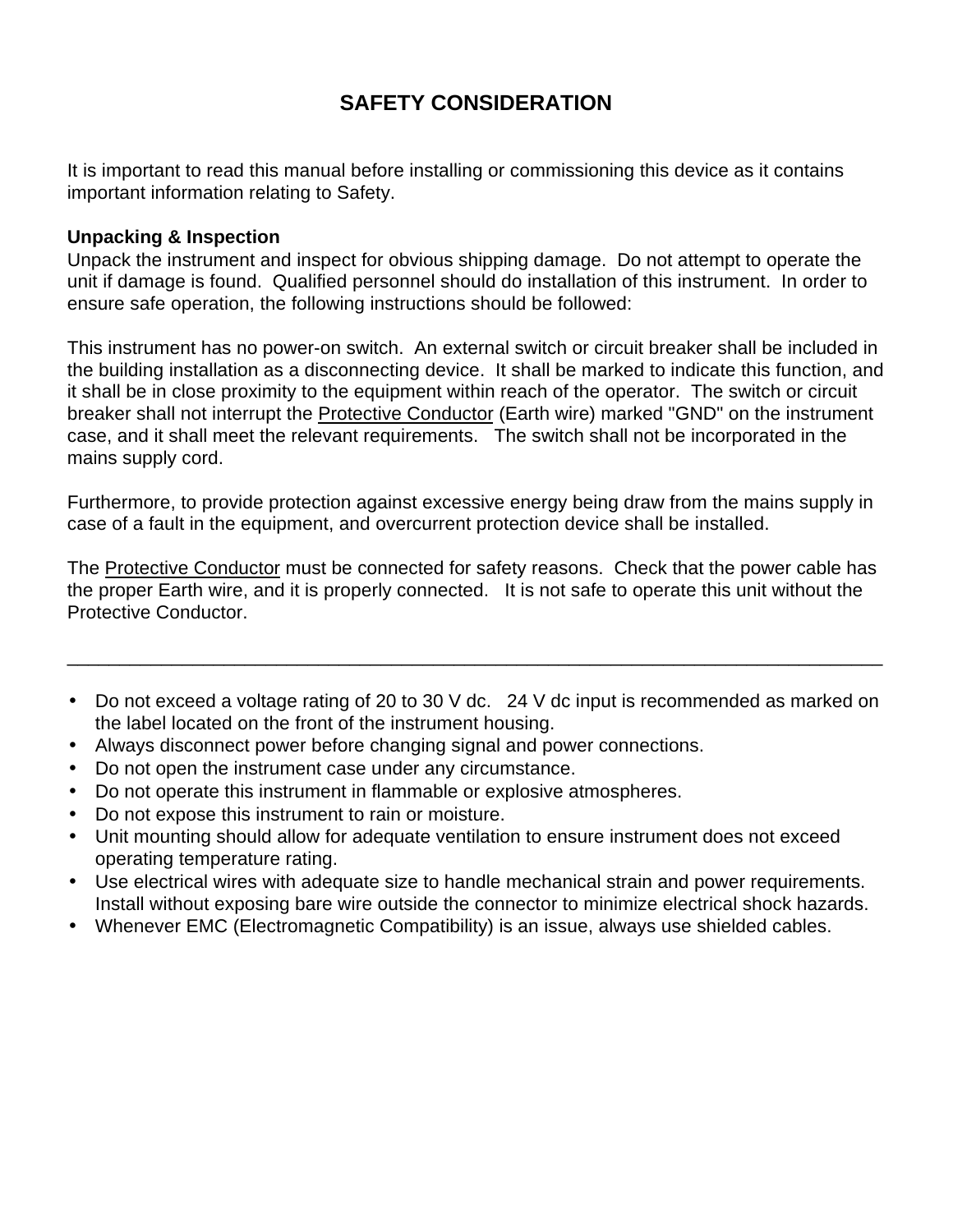#### **1.0 GENERAL INFORMATION**



The bx-502 is a panel-mount-ready unit designed to continuously monitor cavitation energy and frequency in your ultrasonic and megasonic cleaning tanks. It is designed to provide a non-isolated 4 to 20 mA current output and a 0 to 10 V dc output which are proportional to the cavitation and the ultrasonic/megasonic energy density present within a cleaning tank. The output signal may be scaled by the user to meet a specific energy range. The unit also provides a non-isolated 4 to 20 mA current output and a 0 to 10 V dc output which are proportional to the Ultrasonic-Megasonic frequency.

The transmitter may be connected to a PLC or external dual LCD, to display both energy and frequency, measured from a probe that is mounted to the tank. The transmitter accommodates both the ppb bx-208 or bx-308 probes. Any of these probes can easily mount within any cleaning tank for continuos monitoring. In addition to passive monitor capabilities, the transmitter may also be used to maintain and control the tank energy levels by including a feedback to the transducer generator.

The bx-502's unique design makes it a very stable and reliable monitoring tool for most ultrasonic and megasonic cleaning applications.

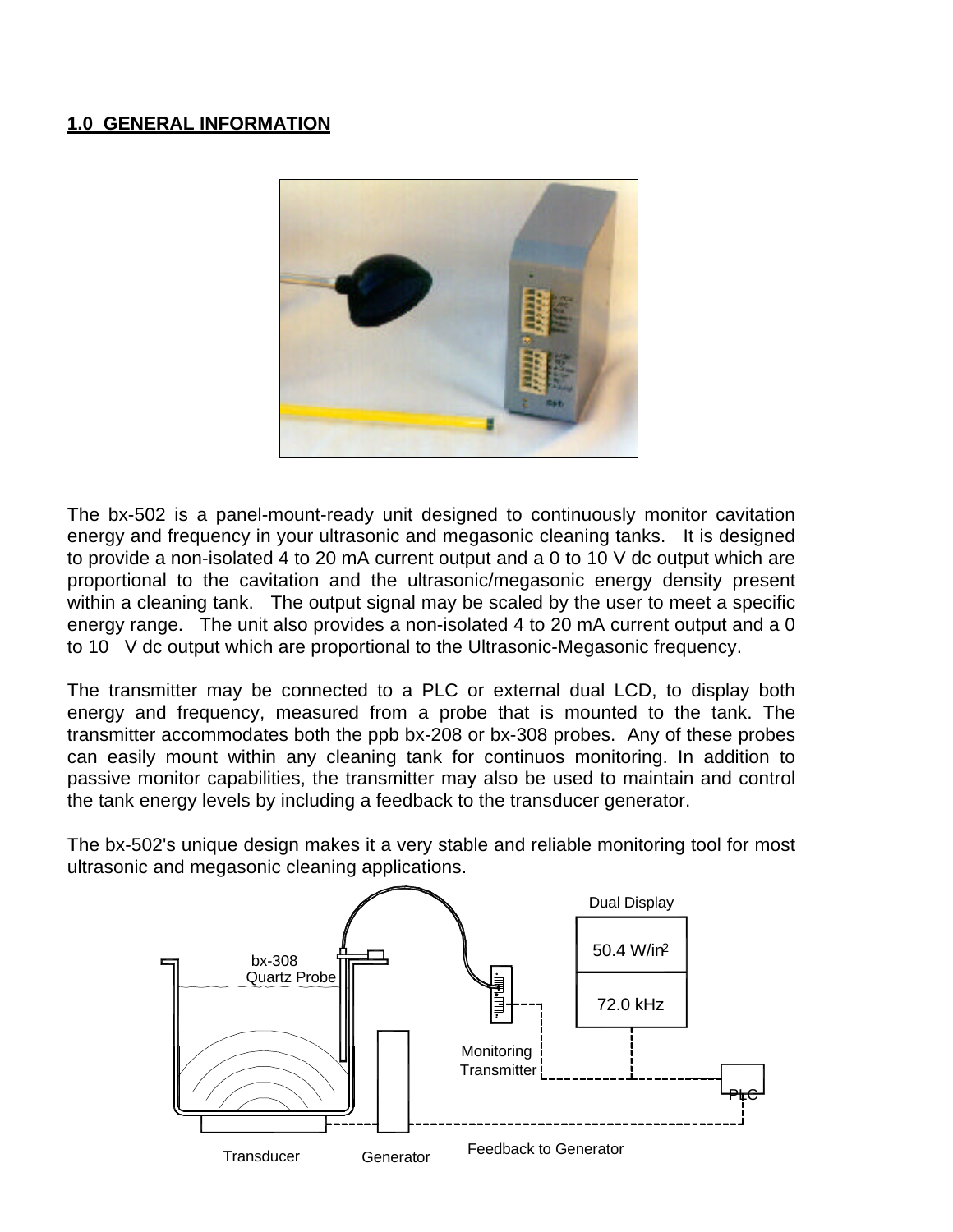# **2.0 TRANSMITTER SPECIFICATIONS**

| <b>2.1 SIGNAL INPUT</b>                                                                                                                                                                                                                           | Single probe input                                                                                                                                                                                                                                                                             |
|---------------------------------------------------------------------------------------------------------------------------------------------------------------------------------------------------------------------------------------------------|------------------------------------------------------------------------------------------------------------------------------------------------------------------------------------------------------------------------------------------------------------------------------------------------|
| <b>2.2 POWER INPUT</b><br><b>Supply-voltage range:</b><br><b>Overvoltage protectionL</b><br><b>Reverse polarity protection:</b> 50 V dc<br><b>Current drain:</b>                                                                                  | 20 to 30 V dc (24 V dc recommended)<br>50 V dc<br>36 mA dc                                                                                                                                                                                                                                     |
| 2.3 OUTPUT<br><b>2.3.1 CAVITATION ENERGY</b><br>4-10 mA output:<br><b>Linear range:</b> 4 mA to 20 mA dc<br><b>Isolation:</b><br><b>Loop Resistance:</b> $R_{max} = 650$ ohms<br>0-10 V dc Output<br>Linear range                                 | non-isolated<br><b>Supplied Voltage:</b> $V_s = 15$ V dc (internal supply, +15 V dc from E REF)<br>0 to 10 $V$ dc                                                                                                                                                                              |
| Range<br><b>Formulas:</b>                                                                                                                                                                                                                         | 0 to 250 W/in <sup>2</sup> , Scalable<br>(V dc) $x(25)$ = Energy (W/in <sup>2</sup> )                                                                                                                                                                                                          |
| <b>2.3.1 FREQUENCY</b><br>4-10 mA output:<br><b>Linear range:</b> 4 mA to 20 mA dc<br><b>Isolation:</b><br><b>Loop Resistance:</b> $R_{max} = 650$ ohms<br>0-10 V dc Output<br><b>Linear range</b><br><b>Operating Range:</b><br><b>Formulas:</b> | $(mA dc - 4)$ x (25) x (10) / 16 = Energy (W/gal)<br>non-isolated<br><b>Supplied Voltage:</b> $V_s = 15$ V dc (internal supply, +15 V dc from E REF)<br>0 to 10 $V$ dc<br>0 to 2.56MHz (2560 kHz)<br>$(V dc)$ x (256) = Frequency (kHz)<br>$(mA dc - 4)$ x (256) x (10) / 16 = Frequency (kHz) |
| <b>2.4 ENVIRONMENTAL</b><br><b>Operating temperature:</b><br><b>Storage temperature:</b><br><b>Mounting position:</b><br><b>NOTE: NOT WATER-RESISTANT</b>                                                                                         | $-40^\circ$ to 85 $^\circ$ C<br>-55° to 125° C<br>Any                                                                                                                                                                                                                                          |
| <b>2.5 MECHANICAL</b><br><b>Case material:</b><br><b>Dimensions:</b><br><b>Connections:</b>                                                                                                                                                       | Aluminum with polyurethane baked enamel paint<br>4.375" W x 5.125" L x 1.938" H<br>(2.938" H with DIN Rail Mount)<br>12-22 AWG, 10 mm wire strip length                                                                                                                                        |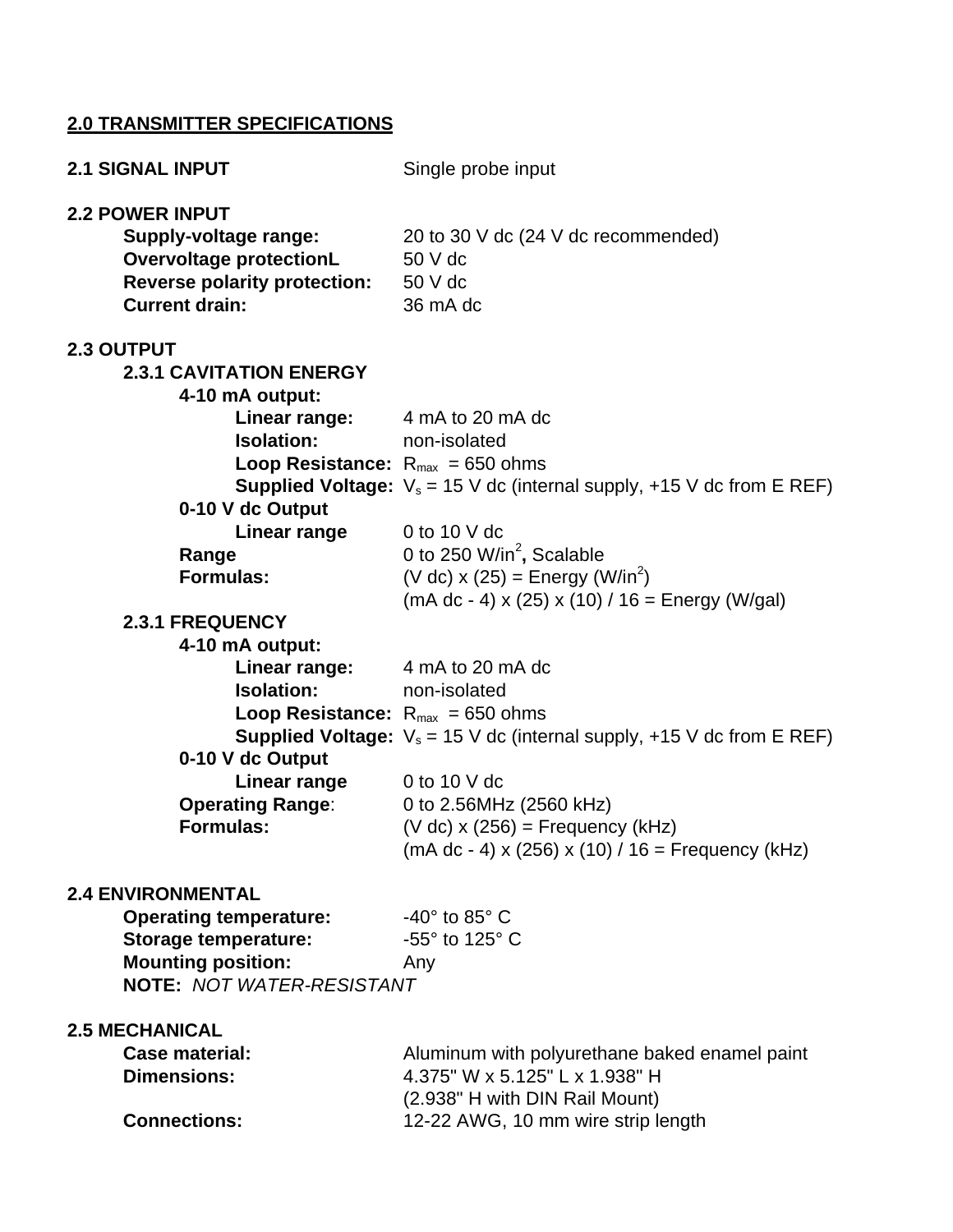#### **3.0 PROBE SPECIFICATIONS**

#### **3.1 PROBE MATERIALS**

**bx-208** This is the standard probe for both ultrasonic and megasonic solutions, including Alcohols, NMP, SC1 and SC2. The probe has three components that come in contact with solutions: Half Sphere: made of Ethylene Propylene (EPDM), angled at 45° with the probe tube, 2" diatransmitter, black.

**Tube:** made of 1/4" OD 316 stainless steel with an optional Teflon wrapping, custom length. **Lens:** made of Quartz (optional sapphire for HF).



**bx-308** This is an all Quartz probe for ultrasonic and megasonic cleaning solutions. The probe has only one component that comes in contact with solutions:

**Rod:** made of Quartz, 1/2" OD, custom length, sealed.



#### **3.2 ENVIRONMENTAL**

| <b>Operating temperature:</b>     |                                                                                             |
|-----------------------------------|---------------------------------------------------------------------------------------------|
| bx-208:                           | -20° C to 80° C (dependent on solution)                                                     |
| bx-308:                           | $-20^\circ$ C to 200 $^\circ$ C                                                             |
| <b>Chemical Resistivity:</b>      |                                                                                             |
| bx-208:                           |                                                                                             |
| <b>Quartz lens:</b>               | Recommended for all solution except HF                                                      |
|                                   | (Optional sapphire lens available for HF)                                                   |
| 316 s.s tube:                     | Recommended for all non-acidic solutions.                                                   |
| Teflon <sup>®</sup> wrapped tube: | Recommended for all solutions                                                               |
| <b>EPDM Sphere:</b>               | Recommended for most solutions. Please refer to the                                         |
|                                   | Chemical Resistivity charts on our internet address at:<br>www.megasonics.com/chemical.html |
| $bx-308$                          |                                                                                             |
| <b>Quartz tube:</b>               | Recommended for all solutions except HF                                                     |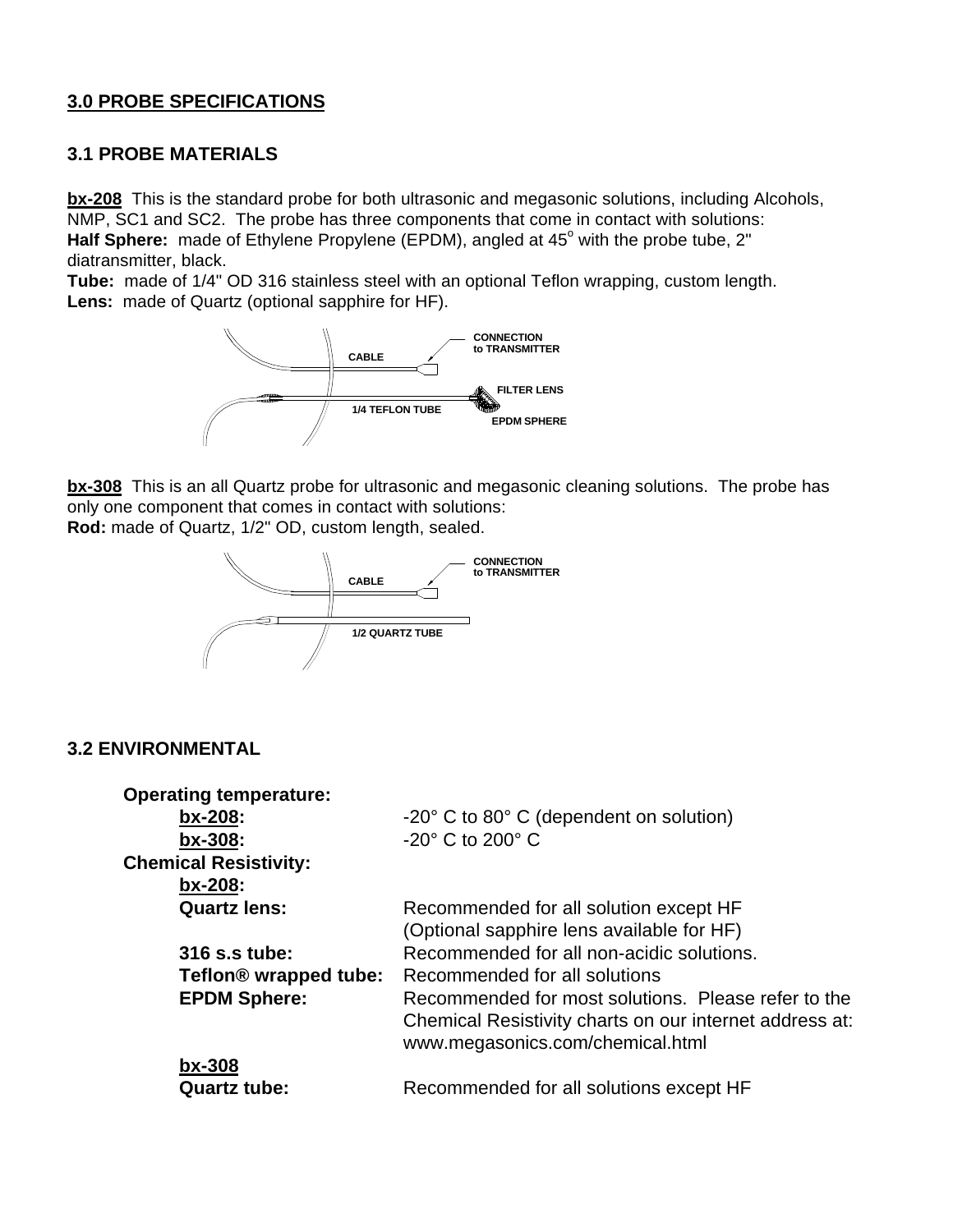## **4.0 MECHANICAL ASSEMBLY AND INSTALLATION**

#### **4.1 UNPACKING AND INSPECTION**

Your bx-502 was systematically inspected and tested, then carefully packed before shipment. Unpack the instrument and inspect for shipping damage. Notify the freight carrier immediately if damage exists.

Each package includes an assembled transmitter, a probe, and owners' manual. If any items are not according to your order, contact your local distributor or ppb, Inc.

#### **4.2 SAFETY CONSIDERATIONS**

As delivered from the factory/distributor, this instrument complies with required safety regulations. To prevent electrical or fire hazard and to ensure safe operation, please follow the guidelines below.

**VISUAL INSPECTION**: Do not attempt to operate the unit if damage is found.

**MOUNTING** - Observe the mounting instructions in the following pages as applicable.

**POWER VOLTAGE** - Verify that the instrument is connected for the power voltage rating that will be used (24-36 V dc).

**POWER WIRING** - This instrument has no power-on switch; it will be in operation as soon as the power is connected.

**SIGNAL WIRING** - Do not make signal wiring connections or changes when power is on. Make signal connections before power is applied. If connection changes are required, first disconnect the power.

**EXERCISE CAUTION** - As with any electronic instrument, high voltage may exist when attempting to install, calibrate, or remove parts of the transmitter.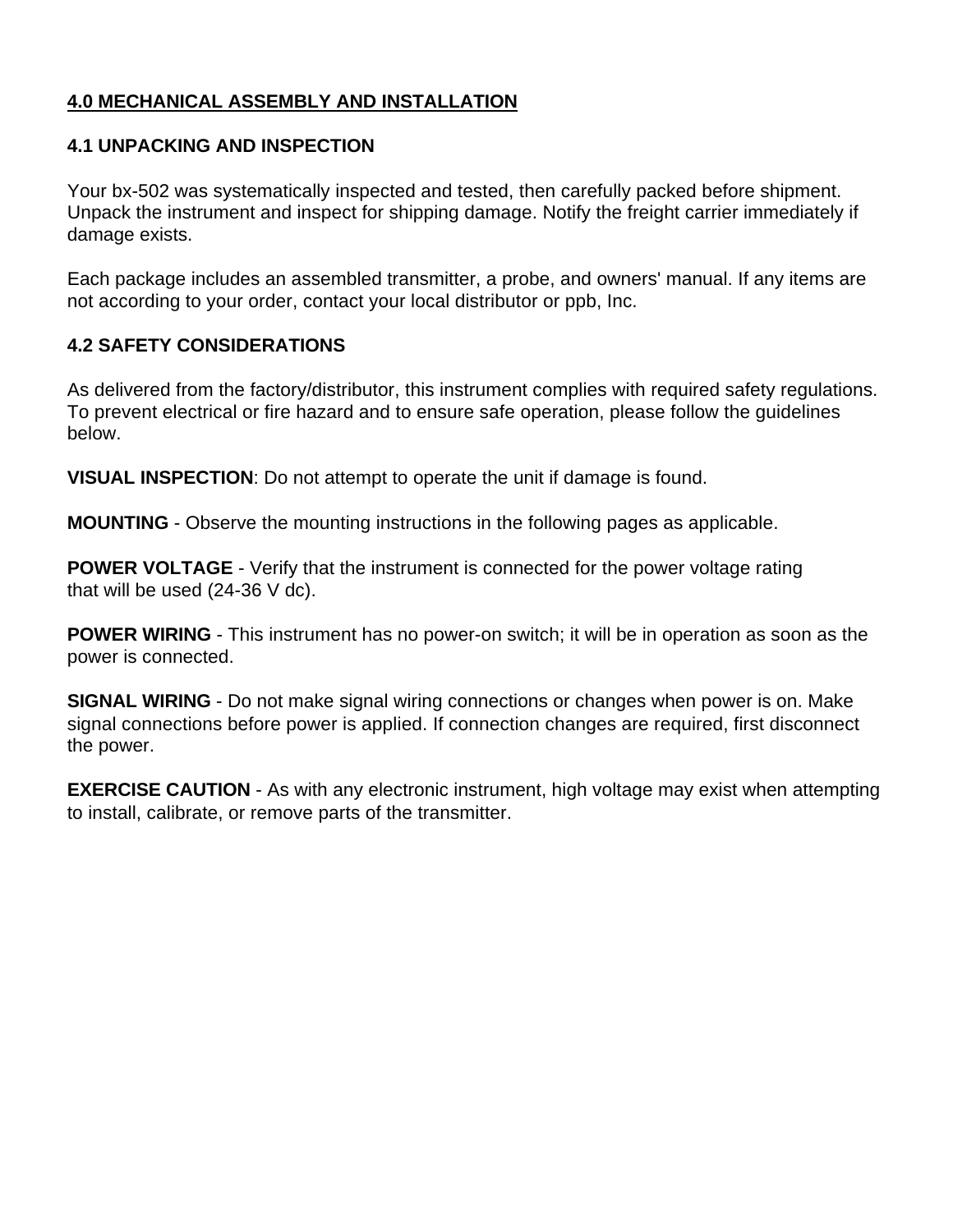### **4.3 OPTIONAL ADAPTERS FOR MOUNTING**

The following optional adapters provide various mounting choices:

- a. 35 mm DIN Rail clamp with bracket.
- b. Bracket for wall mounting.



#### **4.4 PROBE MOUNTING OPTIONS**

Additional hardware may be required to mount he probe to the tank. As most tanks vary from one to the other, a universal bracket is not possible. If the specifications of the tanks are available, we can assist you in attaining the proper mounting bracket for your system.

The following figures describe various mounting choices:

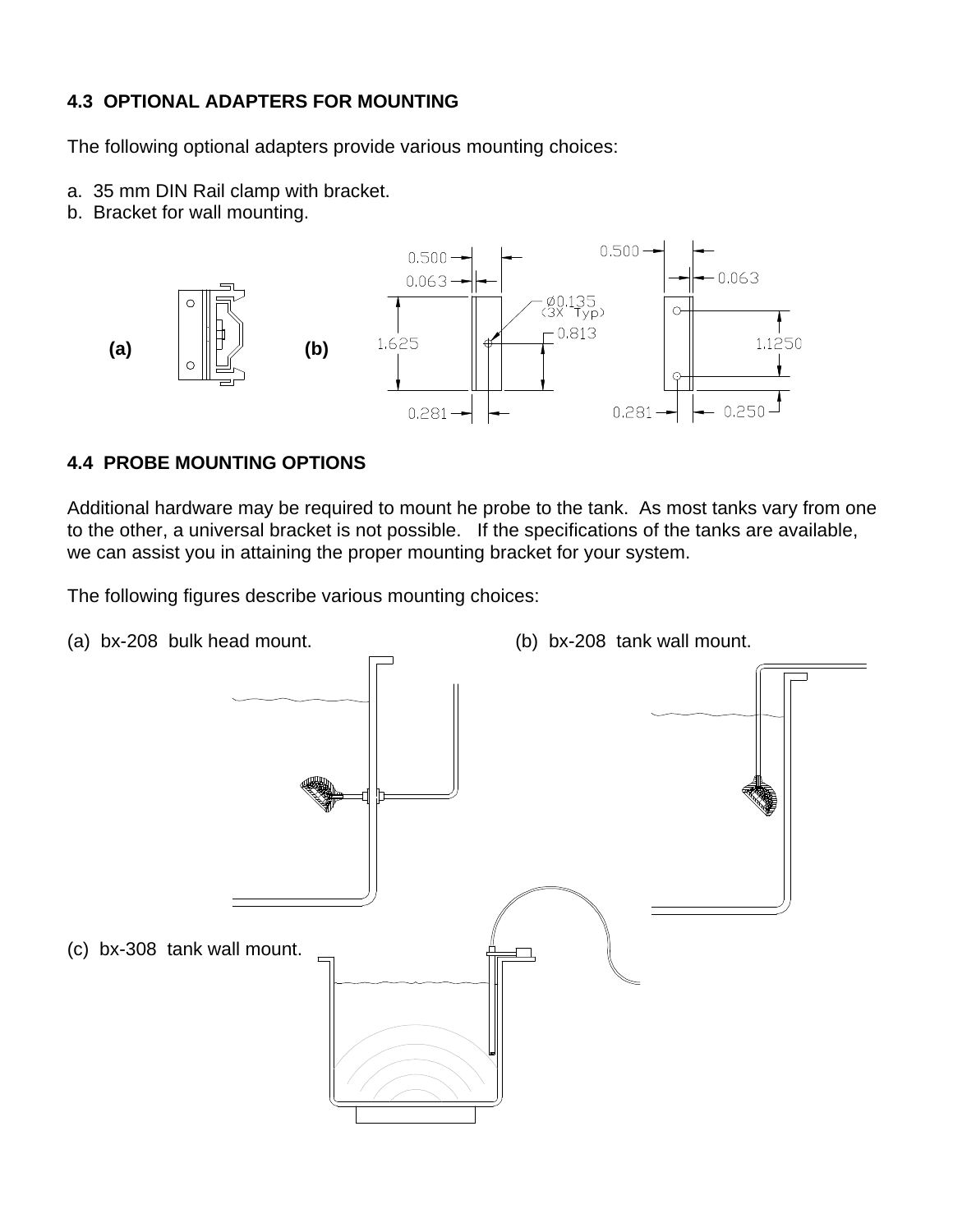## **5.0 POWER AND SIGNAL CONNECTION**



#### **5.1 GENERAL**

Terminals accept 12-22 AWG wire, 10 mm wire strip length. Grounding to GND will ground case . Input range is 24-36 V dc.

#### **SCREW-TERMINAL PIN ASSIGNMENT**

- **24 VDC** Power Input (+), 24 to 36 V dc
- **0 VDC** Power Input (-), reference
- **GND** Earth wire
- **Probe +** Probe signal (+), RED WIRE
- **Probe** Probe signal (-), BLACK WIRE
- **Shield** Probe shield wire, GREEN WIRE
- **E 0-10 V** Energy signal (+ V dc)
- **E REF** Energy reference (voltage or current)
- **E 4-20 mA** Energy signal (Iout mA), +15 V dc internal supply
- **F 0-10 V** Frequency signal (+ V dc)
- **F REF** Frequency reference (voltage or current)
- **F 4-20 mA** Frequency signal ( $I_{out}$  mA), +15 V dc internal supply
- **Trim** Scale down energy level **Gain** Scale up energy level (Trim clockwise fully)

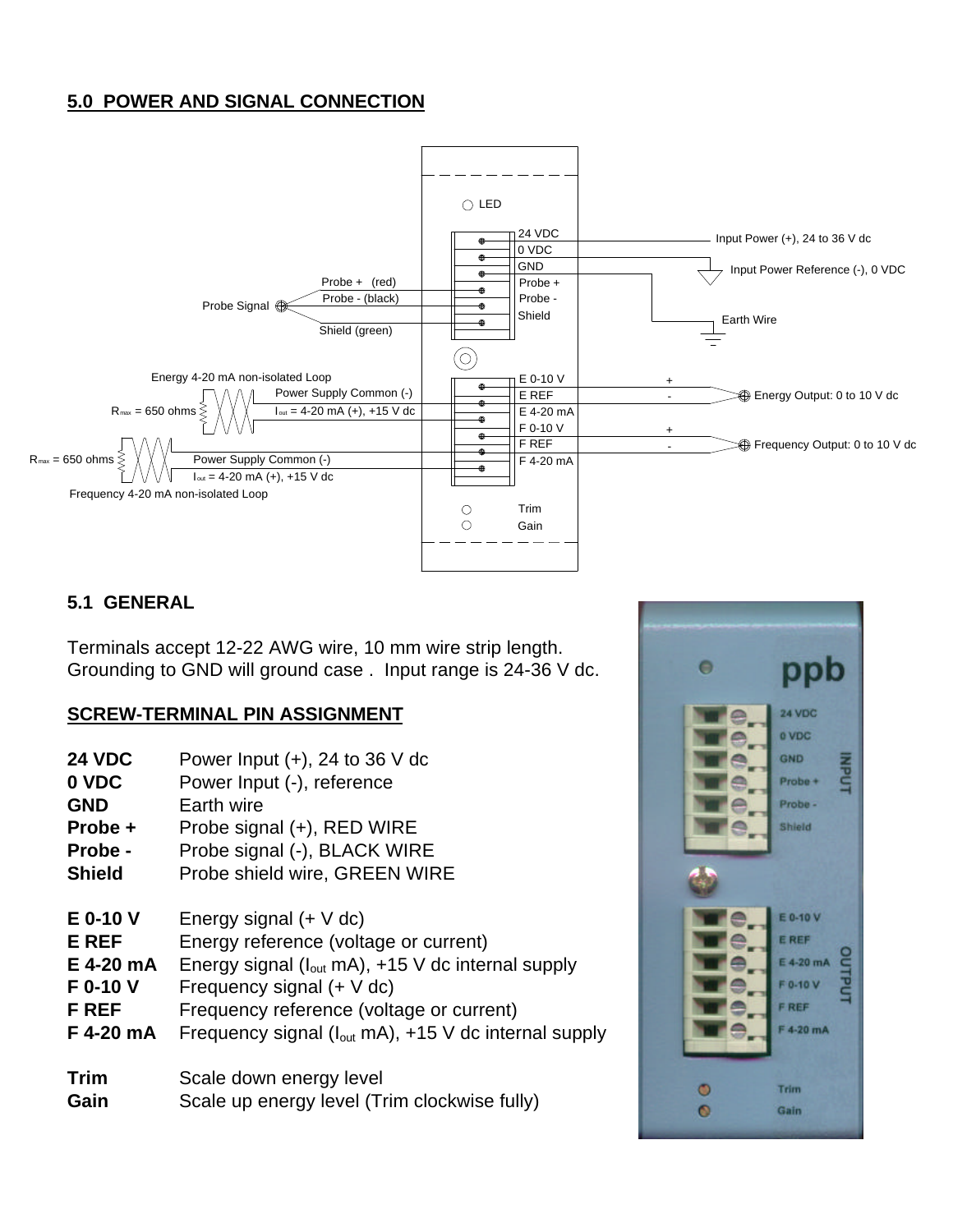## **6.0 CONFIGURATION**

The bx-502 is normally configured with the following settings:

**Energy**: 0 to 10 V dc = 4 - 20 mA = 0 to 250 W/in<sup>2</sup> (W/gal) Formulas:  $(V \, \text{dc}) \times (25) = \text{Energy} (W/\text{in}^2)$  $(mA dc - 4) \times (25) \times (10) / 16 =$  Energy (W/in<sup>2</sup>) **Frequency**: 0 to 10 V dc = 4 -20 mA = 0 to 2560 kHz Formulas:(V dc) x (256) = Frequency (kHz) (mA dc - 4) x (256) x (10) / 16 = Frequency (kHz)

## **6.1 CALIBRATION PROCEDURE**

The unit is shipped calibrated to read cavitation energy in Watts per square inch. This is the default setting for Ultrasonic systems. The unit may also be delivered calibrated to a W/in<sup>2</sup> for Megasonic systems, which includes a different multiplier than the 25 shown above. An NIST Traceable calibration certificate can be provided for an additional charge. The unit is calibrated and the certificate provided by an independent testing laboratory. Please contact us for additional information.

An alternative to the W/in<sup>2</sup> output, the transmitter might be calibrated to an alternative reference, such as the W/gal of your system, or an arbitrary baseline. WARNING, you will lose the calibration to W/in $^2$  when you adjust the calibration screw.

To proceed with a user calibration of the transmitter in W/gal, it is necessary to use an Ultrasonic or Megasonic tank for which both the volume of water in the tank, as well as the total watts coming from the Ultrasonic or Megasonic generators are known. The transmitter can be calibrated by scaling the energy reading in an iterative fashion until the energy displayed coincides with the watts/gallon of the tank.

# E (Watts/Gallon) = **Power ( watts) Volume (gallons)**

The transmitters have two screws located on the bottom of the unit's from face. The locations of the screws are shown on the figures on page 12, labeled as **Trim** and **Gain**. The procedure to calibrate the transmitter with these adjustments is as follows:

#### **ULTRASONIC**

- 1. Turn **Gain** and **Trim** counter-clockwise all the way (the transmitter terminals should be facing forward towards you, with the LED at the top)
- 2. The unit should read only 0 V dc and 4 mA for Energy.
- 3. Turn **Trim** clockwise until the energy being read converges to you baseline calculated above. Note: The maximum energy that can be read is 250 W/gal according to the formulas defined. Any energy above that is not permitted. If the energy is reading above 250 W/gal, you need to turn **Trim** counter-clockwise. You may define an alternative formula to attain reading greater than 250 W/gal.